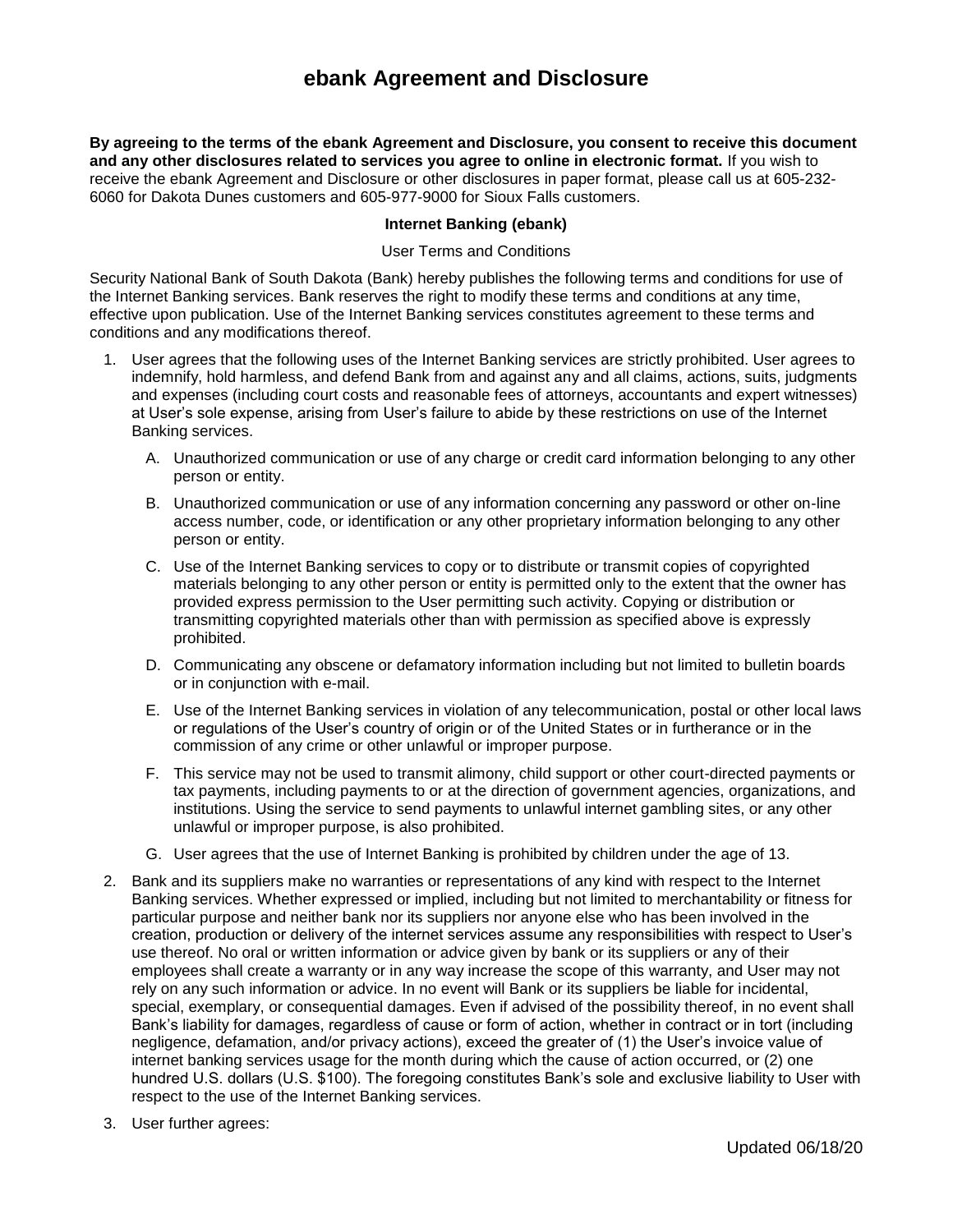- A. Any cause of action concerning the Internet Banking services under this Agreement must commence within one year after such cause of action has occurred.
- B. Transmission of confidential business and sensitive personal information is at Customer's sole risk.
- C. Bank reserves the right to monitor and review transmissions on-line and in storage, and to remove or reject any material which Bank, at its sole discretion, believes may be unlawful or objectionable, without prior notice to User.
- 4. Regarding non-personal ebank accounts:

User agrees to establish and maintain procedures to safeguard their user ID and password. User understands that any transaction using the ebank authorization procedures shall be presumed to be Userauthorized transactions, whether or not actually authorized. User authorizes Bank to consider any access to Internet Banking to be the User's authorized access. A person is deemed an authorized user if such person provides or appears to have appropriate authorization, user ID, and/or password. Any transaction whatsoever initiated by an authorized user, regardless of the authorized user's intent, is an authorized transaction. User agrees to notify Bank immediately if it believes or should have reason to believe any user ID or password has been learned or used by an unauthorized person. If Bank believes that security has been breached, Bank may suspend or terminate a transaction without prior notice. User agrees it is responsible for keeping its user ID and password secure, and it will change the password if a previously authorized user is no longer authorized. User will notify Bank immediately if User believes or should have reason to believe the security of its user ID and password may be compromised. User acknowledges that Bank uses commercially reasonable security procedures. USER AGREES THAT BANK SHALL NOT BE LIABLE FOR ANY AUTHORIZED OR UNAUTHORIZED TRANSACTION INCLUDING BUT NOT LIMITED TO ANY TRANSACTION THAT OCCURS BEFORE USER PROVIDES WRITTEN NOTIFICATION TO BANK AND BANK HAS A REASONABLE OPPORTUNITY TO ACT ON SUCH WRITTEN NOTICE

## **Automated Bill Payment**

User Terms and Conditions & Authorization Agreement

Bank hereby publishes the following terms and conditions for User's use of bill payment services via the Internet. Bank reserves the right to modify these terms and conditions at any time, effective upon publication. User's use of bill payment services constitutes agreement to these terms and conditions and any modifications thereof.

- 1. User agrees to accurately follow product use instructions provided in the on-line tutorial.
- 2. User agrees to schedule bill payments (payment transaction date) at least 5 business days before the due date, not including any grace period.
- 3. User agrees to provide correct payee name, address, account information and payment amount.
- 4. User agrees to maintain sufficient funds in funding account on the transaction date requested. If the ledger and available balances are not sufficient on the date the payment is scheduled, the payment may be delayed or cancelled.
- 5. User hereby authorizes Bank or its authorized agent to make payments to creditors, through internet banking from time to time, and also authorizes Bank to post such payments to User's account. Funds are taken out of User's funding account the day the online transaction is made. User allows 5-7 business days for bills to be paid.
- 6. User understands that Bank or its authorized agent will use reasonable efforts to ensure payments reach creditors on time, but cannot guarantee the time a payment will be posted by a creditor. Bank or its authorized agent will use reasonable effort in ensuring creditors reverse any service fee or late charge that is related to payment processing error. User also understands that Bank or its authorized agent will not be responsible for any loss or penalty that User may incur due to lack of sufficient funds or other conditions that may prevent the withdrawal of funds from User's account.
- 7. User may be responsible for overdraft charges when using bill payment services if sufficient funds are not available to pay specified bills. After one returned item, the bill payment service will be discontinued until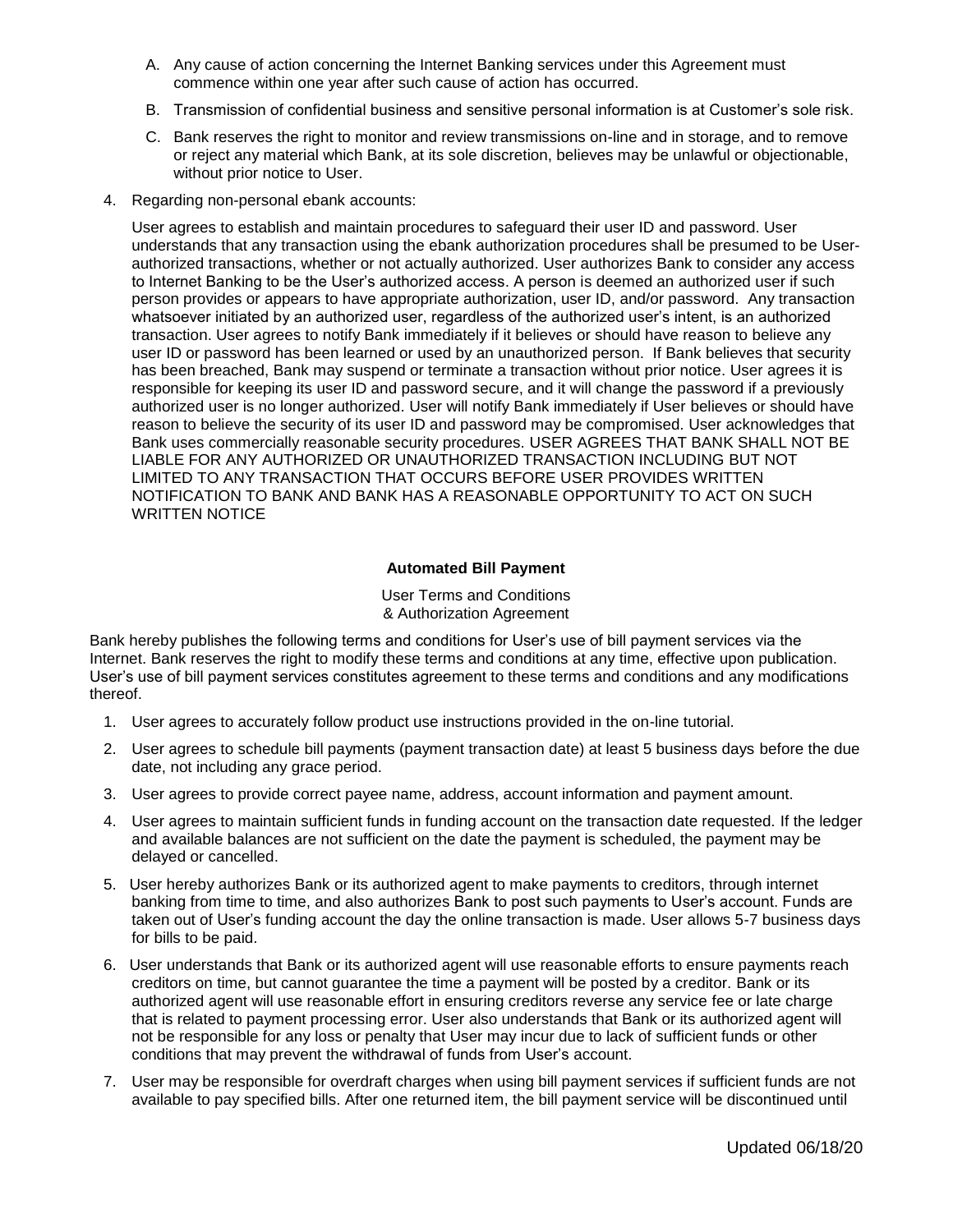further notice. If this occurs, please call Bank at 605-232-6060 for Dakota Dunes customers and 605-977- 9000 for Sioux Falls customers. (See Deposit Account Fee & Information Schedule for details.)

- 8. User agrees to notify Bank or its authorized agent no later than 60 days after User receives the first statement on which User believes a problem or error occurred. See the Electronic Funds Transfer Disclosure section of this document for liability limits and error resolution policy.
- 9. This service may not be used to transmit alimony, child support or other court directed payments or tax payments.
- 10. Bank may change the fees with at least 30 days prior notice.

## **Funds Transfer Rules and Regulations**

- 1. The owners and signers of both preauthorized accounts involved in a transfer must be the same. However, the Bank may, at a customer's direction, accept an authorization when the owner of an individual account is also a signer on a joint account.
- 2. The Bank shall have no duty to verify the identity of a person using a valid access code to transfer funds.
- 3. The account owner(s) agree(s) to indemnify and hold the Bank harmless against any claims, demands, costs or expenses resulting from or arising out of any unlawful or unauthorized requests for funds transfer or in failing or refusing to make any requested transfers.
- 4. Transfer requests will be accepted at any time provided all systems are operational. The transfer will be posted on a business day during the regular processing hours. Transfers made after 5:00 p.m. may not be posted until the next business day.
- 5. The Bank may discontinue this service at any time.
- 6. The account owner(s) agree(s) to pay any applicable service charges for transfers as shown in Bank's fee schedules.
- 7. The account owner(s) agree(s) to notify the Bank immediately if they become aware that an unauthorized individual has knowledge of their access code, security code, or personal identification number (PIN).
- 8. Changes to accounts subject to Funds Transfer may be accepted verbally or in writing. Authorizing funds transfers through Internet Banking will also activate the same transfer capabilities through SNAP.

#### **Security National Bank of South Dakota External Transfer Service Agreement**

#### 1. **General Terms Applicable to External Transfer Service**

Your use of Internet Banking with Security National Bank of South Dakota ("Bank") to issue instructions to Bank to make transfers to or from accounts not held by Bank ("External Transfer Service") means that you agree to the following terms and conditions set forth in this section. You agree that you will not use this service for International ACH Transactions, which are prohibited under this Agreement.

To activate the External Transfer Service you must have at least one eligible deposit account with Bank from which you may transfer money and at least one External Account. External Account ownership will be verified prior to the transfer relationship being set up and you may be required to provide verification of ownership and relationship to the External Account(s).

Any transfer made from any of your savings accounts by using Internet Banking is a restricted transfer subject to certain limitations. Please refer to Bank Fee and Information Schedule for full details.

As used in this Agreement, "Business Day" refers to Monday through Friday, excluding federal holidays.

#### 2. **Statements**

All of your transfers made through the External Transfer Service will appear on the statement for your respective accounts.

#### 3. **Cancellation of Your Service**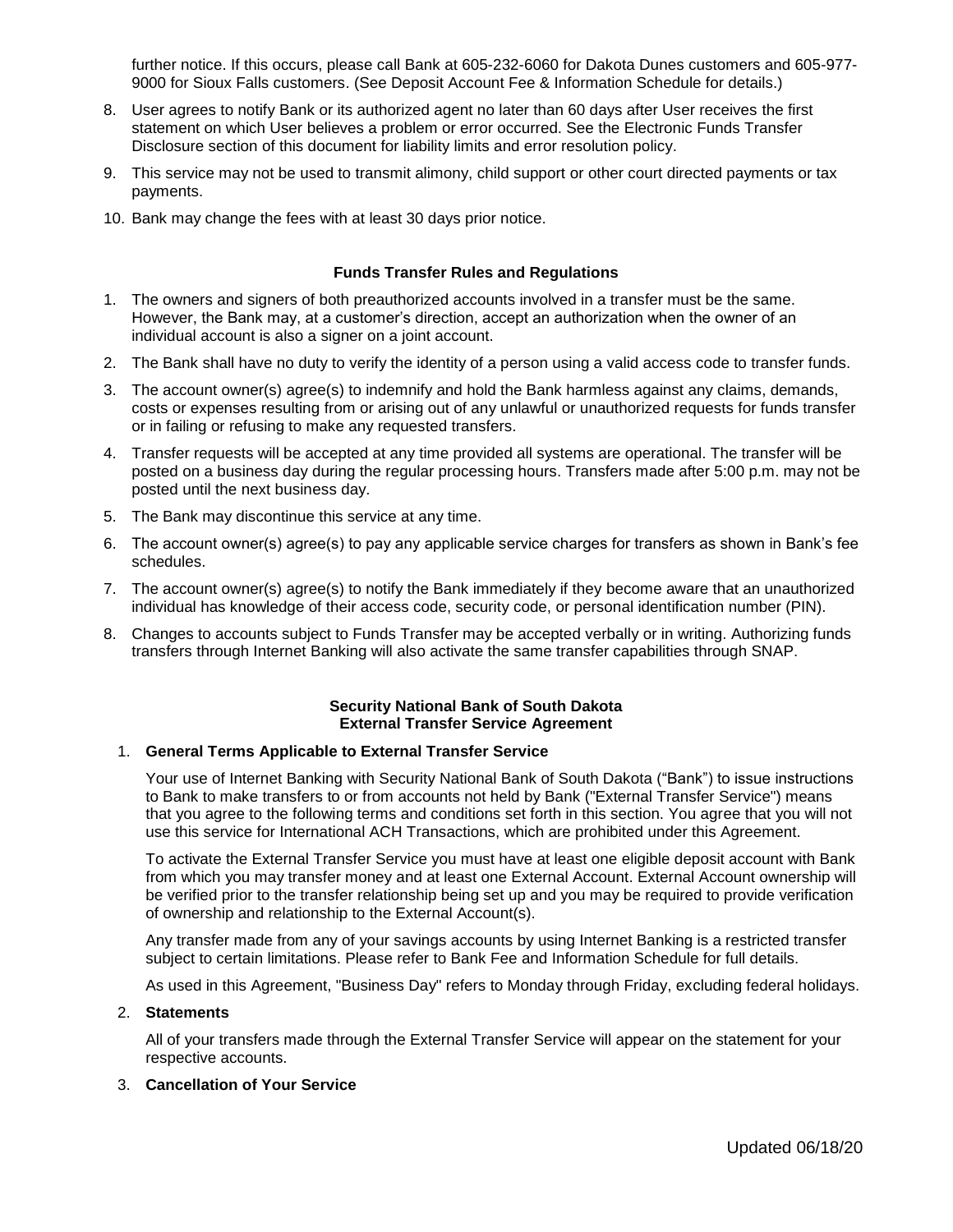To cancel the External Transfer Service, call Bank at 605-232-6060 for Dakota Dunes customers and 605-977-9000 for Sioux Falls customers. It is your responsibility to cancel any Recurring or Future Dated transfers. When you cancel the External Transfer Service, you will no longer be able to access any of your External Transfer Service features, including without limitation, prior transfer information without re-enrolling in the External Transfer Service. You will not receive a refund of any service fee if your External Transfer Service is cancelled. Such notice will serve to cancel your External Transfer Service only, not your entire Internet Banking nor your account relationships with Bank.

## 4. **Bank's Right to Review External Transfers**

As a sender of any transfer using the External Transfer Service, you acknowledge and agree that Bank may delay or cancel a request to transfer money and/or charge back the amount of such transfer to the Transfer From account or other account at the Bank's discretion or claim a refund from you for such amount for various reasons including fraud, duplicate payment, incorrect amount or incorrect recipient.

#### 5. **External Transfers**

Bank will not be obligated to make any transfer you may request unless there are sufficient available funds in your Transfer From account to cover the transfer on the Transfer On date. If there are insufficient available funds to cover a transfer, Bank will not retry the transaction and the transfer will be immediately rejected. As well, you are responsible for providing Bank accurate and complete information and for verifying that all money has been properly transferred to the appropriate accounts.

The Cutoff Time for the External Transfer Service is 6pm CST on any Business Day. All Cutoff Times referenced in this Agreement reflect the times displayed on Bank's internal system clocks and may not necessarily be synchronized with the internal clock displayed on your computer. For this reason, Bank suggests that you transmit any instructions to Bank sufficiently in advance of such Cutoff Times to eliminate the possibility of missing the Cutoff Time.

All outgoing transfers are assumed to be Next Day. Money being transferred is taken out of the Bank Transfer From account on the Business Day that the transfer is requested, assuming all funds are available. Transfers between deposit accounts held by Bank and an External Account that Bank receives by the Cutoff Time on any Business Day will begin processing on the same day. Transfers **to**  an External Account will be deducted from your Transfer From account held by Bank on the Transfer On date and will usually be reflected in your External Account on the next Business Day. However, the receiving bank's processing policies and guidelines still apply and may not allow for same day availability. Transfers **from** External Accounts are subject to the processing times of the financial institution holding your External Account. Instructions for transfers from External Accounts that Bank receives by the Cutoff Time on any Business Day will be sent to the holder of your External Account on the same day for processing.

Transfer instructions relating to External Accounts and the transmission and issuance of data related to such instructions shall be received pursuant to the terms of this Agreement and the rules of the National Automated Clearing House Association ("NACHA") and the applicable automated clearing house ("Regional ACH") (collectively, the "Rules") and you and Bank agree to be bound by such Rules as in effect from time to time. In accordance with such Rules, any credit to your deposit account held by Bank or your External Account shall be provisional until such credit has been finally settled by Bank or the third party institution which holds your External Account, as the case may be. You acknowledge that you have received notice of this requirement and of the fact that if Bank does not receive final settlement for a transfer for any reason, Bank shall charge back the amount of such transfer to the Transfer To or Transfer From account (as applicable) or any other of your accounts or claim a refund from you.

#### 6. **Recurring Transfers**

If you desire to cancel a Recurring transfer, you should cancel your transfer online prior to the scheduled Transfer On date. If for any reason you cannot access the External Transfer Service, you may also call Bank at 605-232-6060 for Dakota Dunes customers and 605-977-9000 for Sioux Falls customers.

# 7. **External Transfer Service Fees**

Bank will charge a one-time ACH Setup fee of \$15.24 for each transfer relationship set up and this will be charged to your Bank account. If Bank processes a transfer in accordance with your instructions that overdraws your account, Bank may assess a fee for any such overdraft in accordance with the terms of your Agreement for Depository Accounts. From time to time, Bank may amend any of the terms and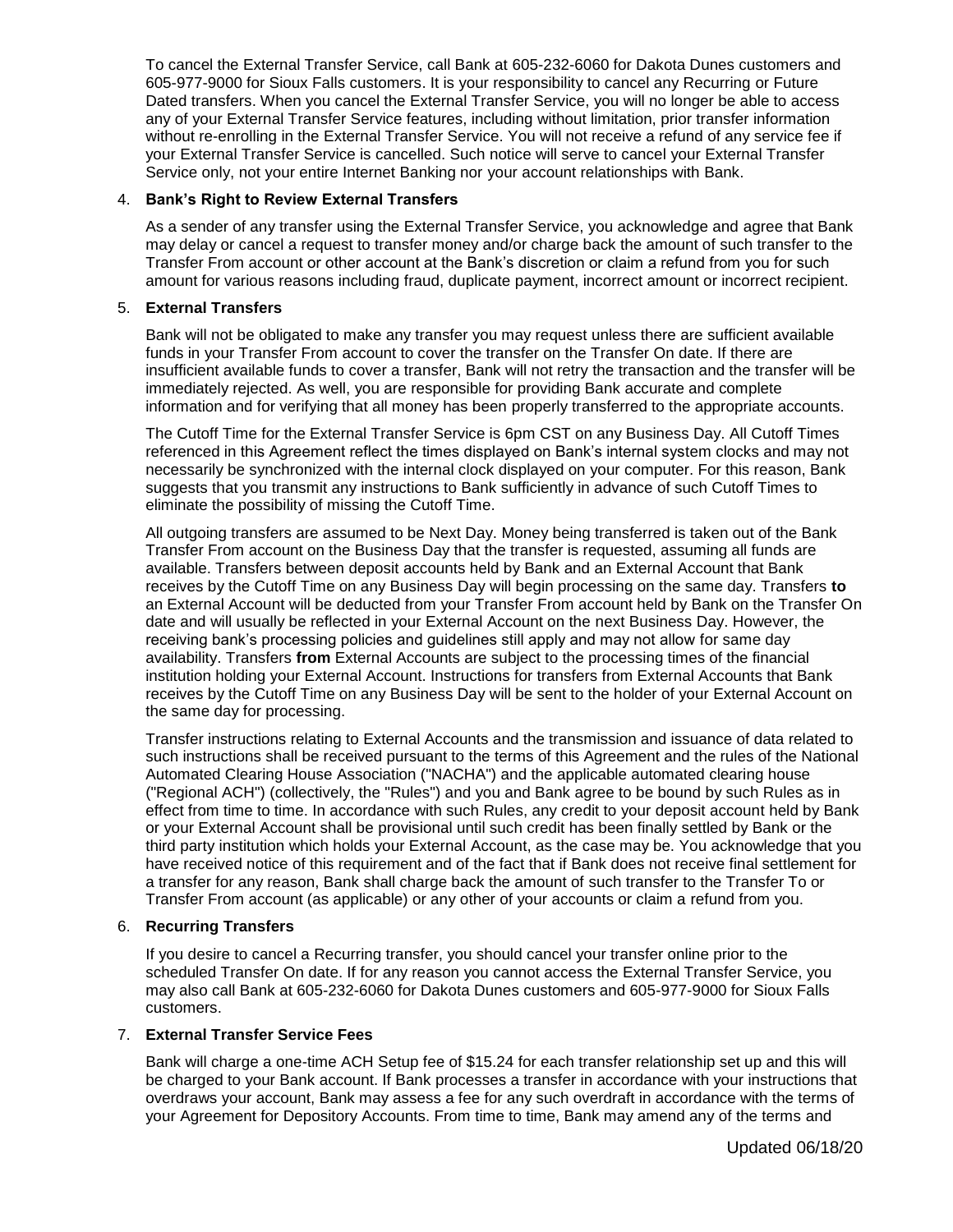conditions, including fees, contained in this Agreement upon notice to you. You are responsible for any overdraft or return item fees that are incurred based upon the timeliness of delivery or the lack of availability of funds at the time of the transfer. You are also responsible for any fees assessed to the External Account(s) noted in this Agreement.

#### 8. **Liability**

If you permit other persons to use the Transfer Service or your Password, you are responsible for any transactions they authorize from your accounts. **If you believe that your password has been lost or stolen or that someone has transferred or may transfer money from your account without your permission, notify Bank AT ONCE, by calling 605-232-6060 for Dakota Dunes customers or writing Bank at Security National Bank of South Dakota, Attn Internet Banking, 325 Dakota Dunes Blvd., Dakota Dunes, SD 57049. For Sioux Falls customers, call 605-977-9000 or write to Security National Bank of South Dakota, Attn Internet Banking, and P.O. Box 91650, Sioux Falls, SD 57109-1650.**

Bank shall be responsible only for performing the services expressly provided for in this Agreement and shall be liable only for its gross negligence or willful misconduct in performing those services.

#### **Security National Bank of South Dakota Internet Banking and Bill Pay Fee & Information Schedule**

**Internet Banking** FREE of Charge

**Transfer of Funds between Specified Accounts** FREE of Charge

**Online Bill Payment** (ebank user fee) FREE of Charge

**Mobile Banking** FREE of Charge

#### **Inactivity**

No fee; however, Internet Banking, Mobile Banking and/or Bill Pay will be closed if inactive for more than six months.

### **Security National Bank of South Dakota Internet Banking and Bill Pay System and Software Requirements**

System Requirements: PC, Tablet, or Smartphone. Software: Web Browser (Microsoft Internet Explorer 11.0 or greater, Safari 13.0.1 or greater, Firefox 76.0 or greater, Chrome 83.0 or greater), modem and Internet access through an Internet Service Provider (ISP). Cookies and JavaScript must be enabled.

# **SECURITY NATIONAL BANK OF SOUTH DAKOTA ELECTRONIC FUND TRANSFERS DISCLOSURE YOUR RIGHTS AND RESPONSIBILITIES**

The Electronic Fund Transfers we are capable of handling for consumers are indicated below, some of which may not apply to your account. Some of these may not be available at all terminals. Please read this disclosure carefully because it tells you your rights and obligations for these transactions. You should keep this notice for future reference.

# **TYPES OF TRANSFERS, FREQUENCY AND DOLLAR LIMITATIONS**

# **(a) Prearranged Transfers.**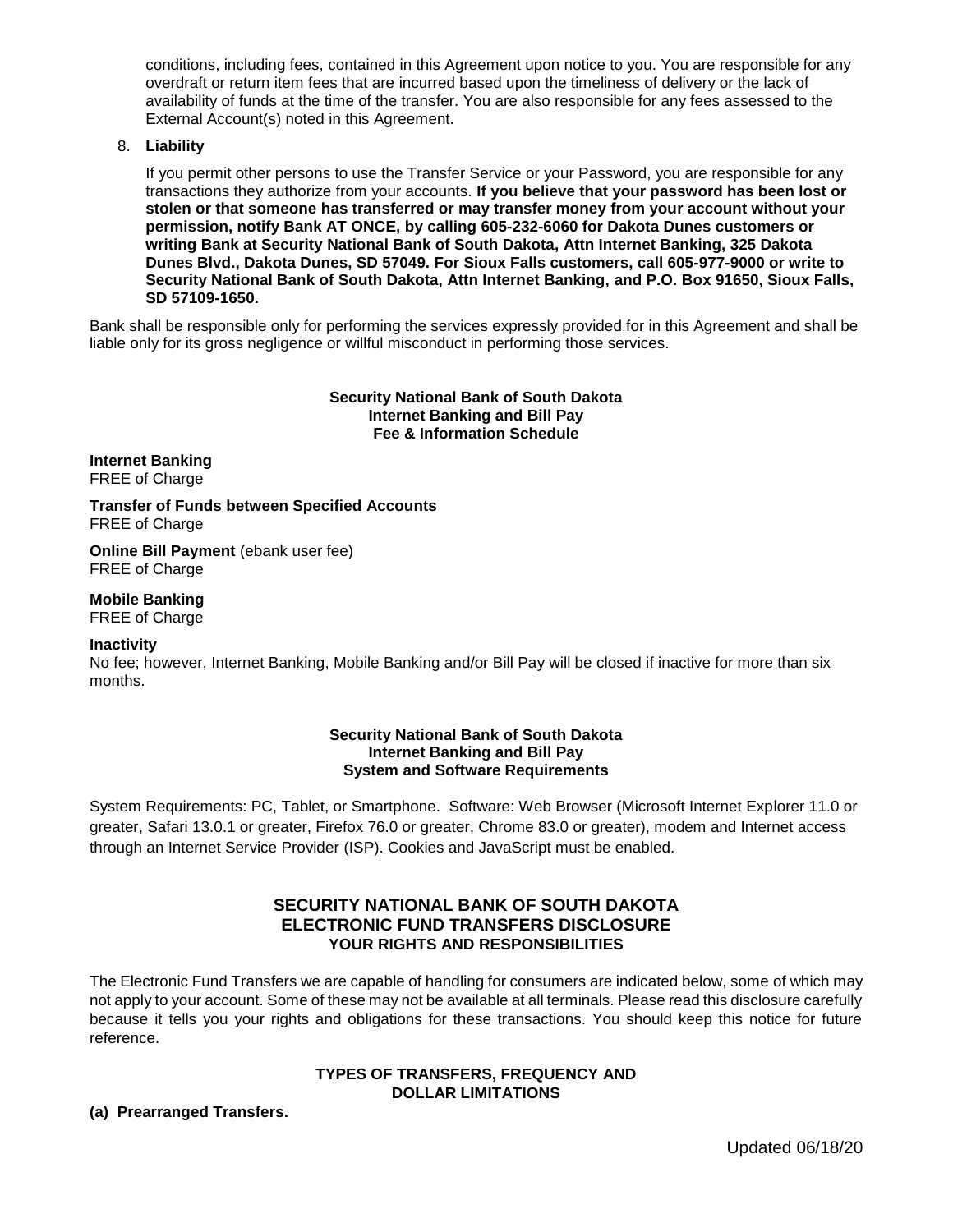- Preauthorized Credits. You may make arrangements for certain direct deposits to be accepted into your checking and/or savings account(s).
- Preauthorized payments. You may make arrangements to pay certain recurring bills from your checking account(s).
- **(b) Telephone Transfers.** You may access your account(s) by telephone at 1-866-601-7627 using a touch tone phone, your account numbers, and password to:
	- Transfer funds from checking to savings
	- Transfer funds from savings to checking
	- Transfer funds from checking or savings accounts to a home equity line(s) of credit
	- Transfer funds from home equity line(s) of credit to checking or savings accounts
	- Make payments from checking or savings accounts to installment loans with us
	- Get checking account(s) information
	- Get savings account(s) information
- **(c) ATM Transfers.** You may access your account(s) by ATM using your ATM/debit card and personal identification number to:
	- Make deposits to checking accounts
	- Make deposits to savings accounts
	- Get cash withdrawals from checking accounts
	- Get cash withdrawals from savings accounts
	- Your ATM withdrawals from checking or savings accounts are limited to \$510 or 10 transactions per day
	- Transfer funds from checking to savings
	- Transfer funds from savings to checking
	- Get checking account(s) information
	- Get savings account(s) information
- **(d) Point of Sale Transactions.** Using your card:
	- You may access your checking account(s) to purchase goods (in person, by phone, or by computer), pay for services (in person, by phone, by computer), get cash from a merchant, if the merchant permits, or from a participating financial institution, and do anything that a participating merchant will accept.
	- You may not exceed more than 30 transactions or \$1,000 per day using your PIN number
	- You may not exceed more than 30 transactions or \$1,000 per day in credit purchases
- **(e) Computer Transfers.** You may access your account(s) by computer by visiting www.snbofsd.com for Dakota Dunes customers or www.snbsd.com for Sioux Falls customers and using your ebank user ID and password to:
	- Transfer funds from checking to savings
	- Transfer funds from savings to checking
	- Transfer funds from checking or savings accounts to home equity line(s) of credit
	- Transfer funds from home equity line(s) of credit to checking or savings accounts
	- Make payments from checking or savings to installment loans with us. If you use automatic payments, making an additional payment through ebank may affect the amount and timing of the next regular payment.
	- Make payments from checking accounts to third parties
	- Get checking account(s) information
	- Get savings account(s) information

**(f) Mobile Banking Transfers.** You may access your account(s) by web-enabled, cell phone, by utilizing our SMS (Short Message Service) or mobile banking application and using your mobile banking user ID and password to:

- Transfer funds from checking to savings
- Transfer funds from savings to checking
- Transfer funds from home equity line(s) of credit to checking or savings accounts
- Transfer funds from checking or savings accounts to home equity line(s) of credit
- Make payments from checking accounts to third parties
- Get checking account(s) information
- Get saving account(s) information
- Make payments from checking or savings accounts to installment loans with us. Payments through mobile banking applications may affect next regular payment.
- You may be charged access fees by your cell phone provider based on your individual plan. Web access is needed to use this service. Check with your cell phone provider for details on specific fees and charges.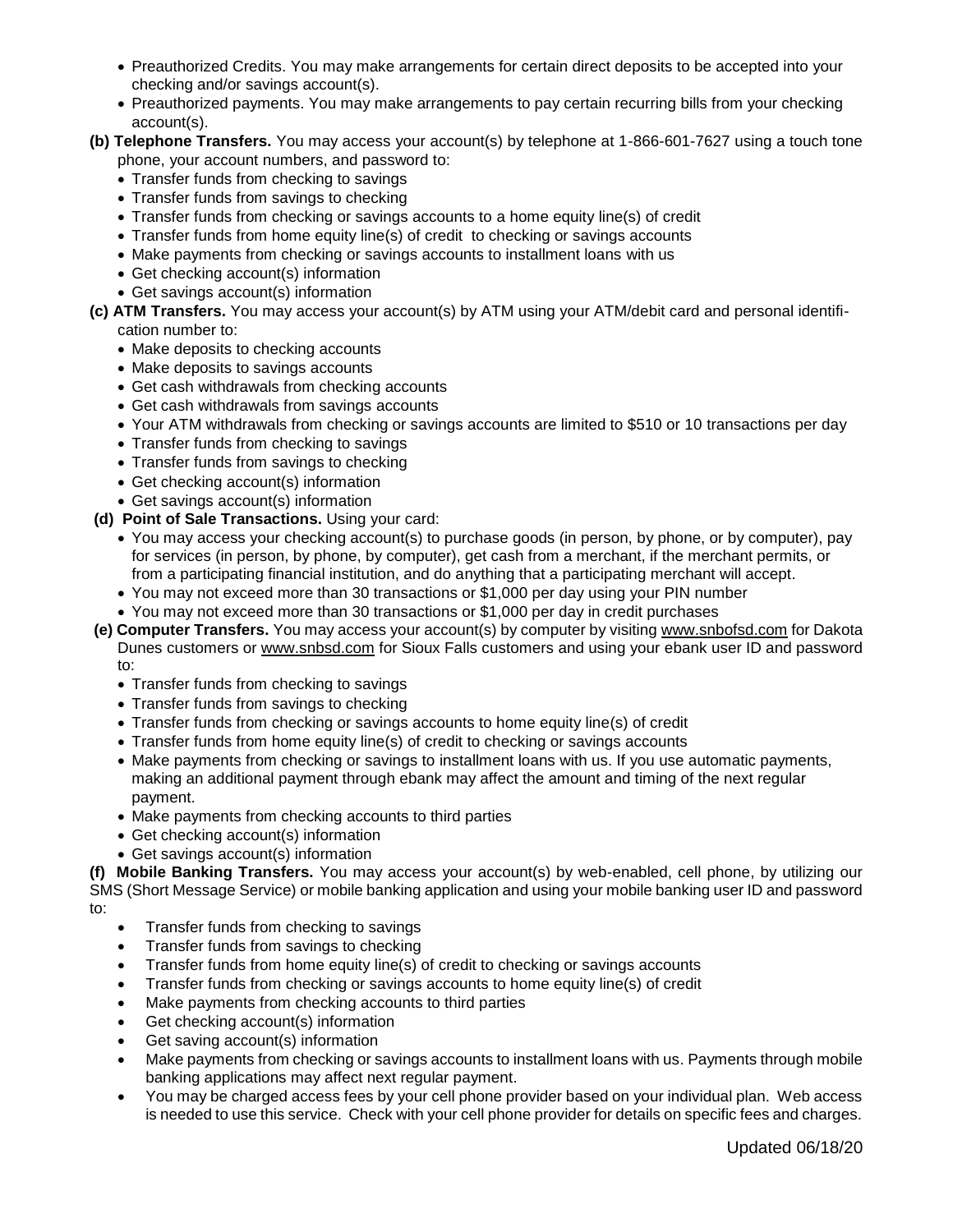**(g) Electronic Fund Transfers Initiated By Third Parties.** You may authorize a third party to initiate electronic fund transfers between your account and the third party's account. These transfers to make or receive payment may be one-time occurrences or may recur as directed by you. These transfers may use the Automated Clearing House (ACH) or other payments network. Your authorization to the third party to make these transfers can occur in a number of ways. For example, your authorization to convert a check to an electronic fund transfer or to electronically pay a returned check charge can occur when a merchant provides you with notice and you go forward with the transaction (typically, at the point of purchase, a merchant will post a sign and print the notice on a receipt). In all cases, these third party transfers will require you to provide the third party with your account number and financial institution information. This information can be found on your check as well as on a deposit or withdrawal slip. Thus, you should only provide your financial institution and account information (whether over the phone, the Internet, or via some other method) to trusted third parties whom you have authorized to initiate these electronic fund transfers. Examples of these transfers include, but are not limited to:

- **Electronic check conversion.** You may authorize a merchant or other payee to make a one-time electronic payment from your checking account using information from your check to pay for purchases or pay bills.
- **Electronic returned check charge.** You may authorize a merchant or other payee to initiate an electronic fund transfer to collect a charge in the event a check is returned for insufficient funds.

#### **GENERAL LIMITATIONS**

In addition to those limitations on transfers elsewhere described, if any, the following limitations apply:

 For purposes of these disclosures, our business days are Monday through Friday. Holidays are not included.

# **FEES– See Fee and Information Schedule**

**ATM Operator/Network Fees:** When you use an ATM not owned by us, you may be charged a fee by the ATM operator or any network used (and you may be charged a fee for a balance inquiry even if you do not complete a fund transfer).

#### **DOCUMENTATION**

**(a) Terminal Transfers.** You can get a receipt at the time you make a transfer to or from your account using a(n)

- Automated teller machine
- Point-of-sale terminal

You may not get a receipt if the amount of the transfer is \$15 or less.

**(b) Preauthorized Credits.** If you have arranged to have direct deposits made to your account at least once every 60 days from the same person or company, you can call us at the telephone number listed at the end of this disclosure to find out whether or not the deposit has been made.

**(c) In addition,** you will get a monthly account statement from us, unless there are no transfers in a particular month. In any case you will get a statement at least quarterly.

### **PREAUTHORIZED PAYMENTS**

**(a) Right to stop payment and procedure for doing so.** If you have told us in advance to make regular payments out of your account, you can stop any of these payments.

Here's how:

Call or write us at the telephone number or address listed in this disclosure, in time for us to receive your request three business days or more before the payment is scheduled to be made. If you call, we may also require you to put your request in writing and get it to us within 14 days after you call. We charge a fee\* for each stop payment. *\*See fee and information schedule for fee amount(s).* 

**(b) Notice of varying amounts.** If these regular payments may vary in amount, the person you are going to pay will tell you, 10 days before each payment, when it will be made and how much it will be. (You may choose instead to get this notice only when the payment would differ by more than a certain amount from the previous payment, or when the amount would fall outside certain limits that you set.)

**(c) Liability for failure to stop payment of preauthorized transfer.** If you order us to stop one of these payments three business days or more before the transfer is scheduled, and we do not do so, we will be liable for your losses or damages.

# **FINANCIAL INSTITUTION'S LIABILITY**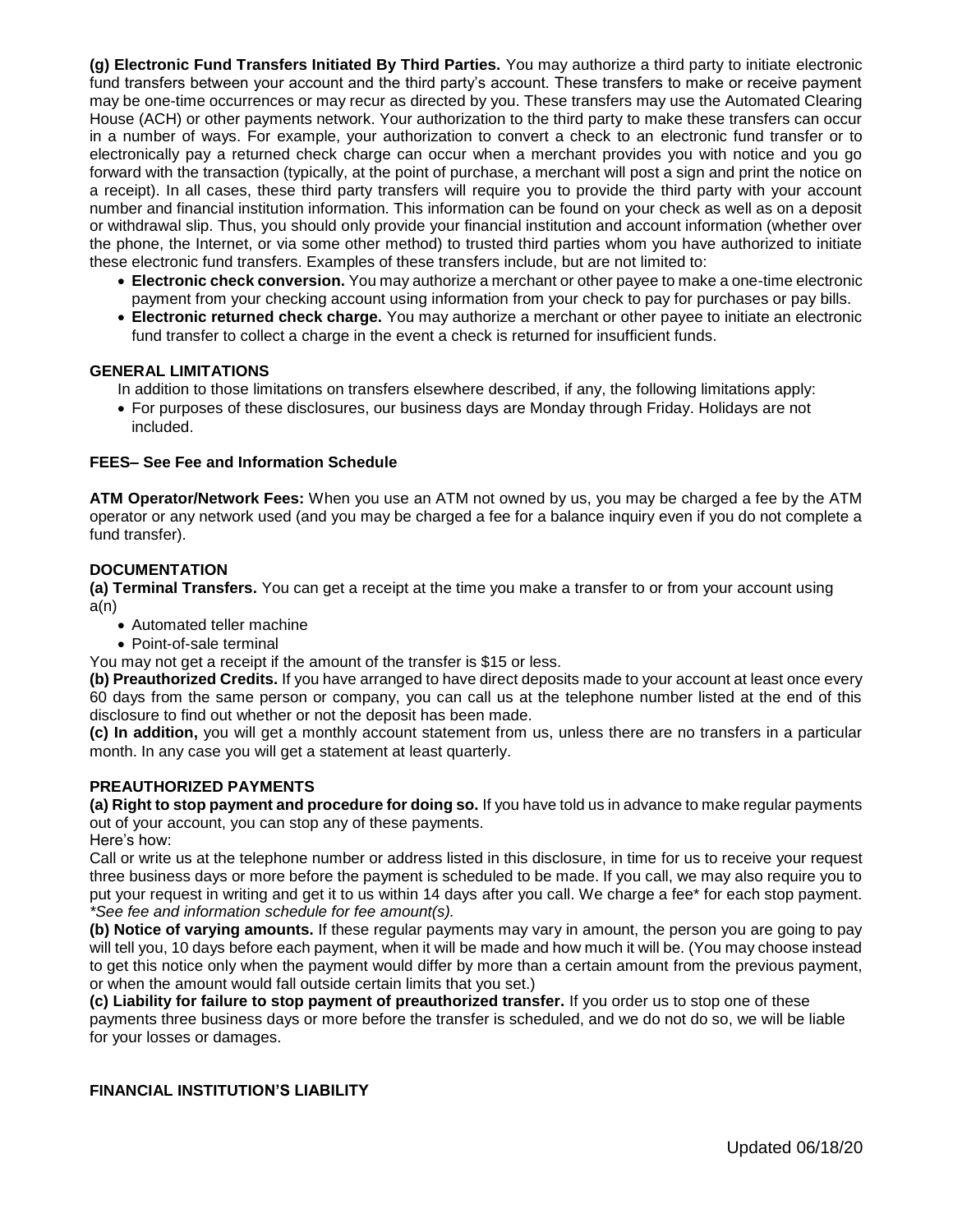**(a) Liability for failure to make transfers.** If we do not complete a transfer to or from your account on time or in the correct amount according to our agreement with you, we will be liable for your losses or damages. However, there are some exceptions. We will not be liable, for instance:

- If, through no fault of ours, you do not have enough money in your account to make the transfer.
- If the transfer would go over the credit limit on your overdraft line.
- If the automated teller machine where you are making the transfer does not have enough cash.
- If the terminal or system was not working properly and you knew about the breakdown when you started the transfer.
- If circumstances beyond our control (such as fire or flood) prevent the transfer, despite reasonable precautions that we have taken.
- There may be other exceptions stated in our agreement with you.

## **CONFIDENTIALITY**

We will disclose information to third parties about your account or the transfers you make:

- (1) where it is necessary for completing transfers; or
- (2) in order to verify the existence and condition of your account for a third party, such as a credit bureau or merchant; or
- (3) in order to comply with government agency or court orders; or
- (4) if you give us written permission,
- (5) as explained in the separate Privacy Disclosure.

# **UNAUTHORIZED TRANSFERS**

**(a) Consumer Liability.** Tell us at once if you believe your card and/or code has been lost or stolen, or if you believe an electronic fund transfer has been made without your permission using information from your check. Telephoning is the best way of keeping your possible losses down. You could lose all the money in your account (plus your maximum overdraft line of credit). If you tell us within 2 business days after you learn of the loss or theft of your card and/or code, you can lose no more than \$50 if someone used your card and/or code without your permission. Also, if you do NOT tell us within two business days after you learn of the loss or theft of your card and/or code, and we can prove we could have stopped someone from using your card and/or code without your permission if you had told us, you could lose as much as \$500. Also, if your statement shows transfers made with your card and/or code that you did not make, tell us at once. If you do not tell us within 60 days after the statement was mailed to you, you may not get back any money you lost after the 60 days if we can prove that we could have stopped someone from taking the money if you had told us in time. If a good reason (such as a long trip or a hospital stay) kept you from telling us, we will extend the time period.

#### **VISA® Debit Credit**

 Unless you have been grossly negligent or have engaged in fraud, you will not be liable for any unauthorized transactions using your lost or stolen  $VISA^{\circledast}$  card. This additional limit on liability does not apply to ATM transactions, or to transactions using your Personal Identification Number which are not processed by VISA®, or to commercial cards. VISA® is a registered trademark of Visa International Service Association.

**(b) Contact in event of unauthorized transfer.** If you believe your card and/or code has been lost or stolen or that someone has transferred or may transfer money from your account without your permission, call or write us at the telephone number or address listed at the end of this disclosure.

# **ERROR RESOLUTION NOTICE**

In case of errors or questions about your electronic transfers, call or write us at the telephone number or address listed below, as soon as you can, if you think your statement or receipt is wrong or if you need more information about a transfer listed on the statement or receipt. We must hear from you no later than 60 days after we sent the FIRST statement on which the problem or error appeared.

- (1) Tell us your name and account number (if any).
- (2) Describe the error or the transfer you are unsure about, and explain as clearly as you can why you believe it is an error or why you need more information.
- (3) Tell us the dollar amount of the suspected error.

If you tell us orally, we may require that you send us your complaint or question in writing within 10 business days.

We will determine whether an error occurred within 10 business days (five business days if involving a VISA<sup>®</sup> transaction or 20 business days if the transfer involved a new account) after we hear from you and will correct any error promptly. If we need more time, however, we may take up to 45 days (90 days if the transfer involved a new